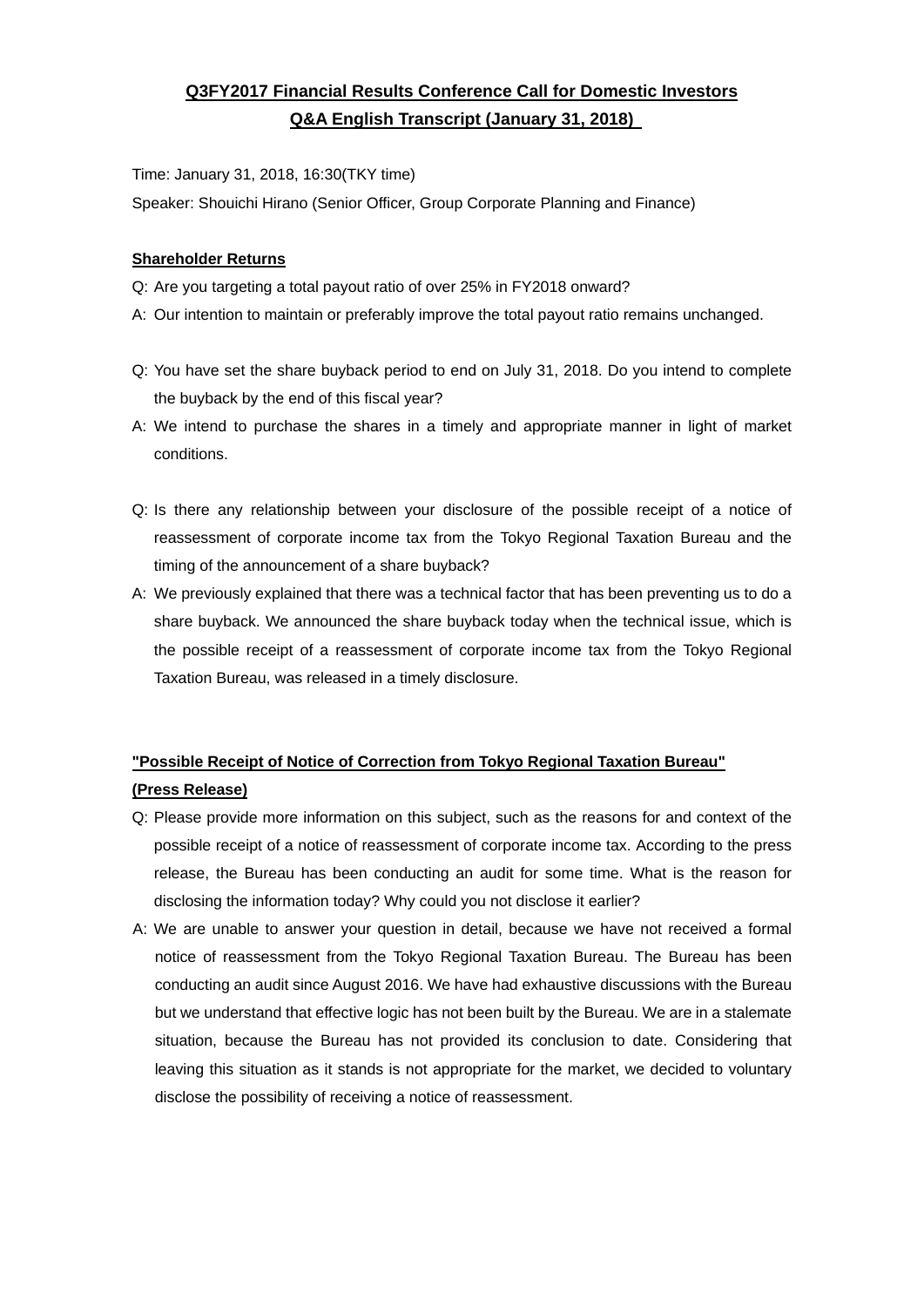- Q: If you were to receive a notice of reassessment of corporate income tax, is the timing likely to be in FY2017?
- A: We are not in a position to comment on the timing of a notice of reassessment from the Tokyo Regional Taxation Bureau.
- Q: If you were to receive a notice of reassessment, will it impact on non-consolidated and consolidated earnings?
- A: Receipt of a notice of reassessment will impact on both non-consolidated and consolidated earnings.

#### **Unsecured Card Loan Business and Excess Interest Rate Repayment (Kabarai)**

- Q: What is your outlook for actual repayments of Kabarai in the unsecured card loan business given the increase in the number of cases lawyers are referred to and the decrease in the number of claims? What circumstances would enable a reversal of reserve for Kabarai in the fourth quarter?
- A: Although the number of claims and losses on the actual repayments are both declining, we will examine whether the reserve balance is appropriate after monitoring trends in the rest of fiscal 2017.
- Q: What is your outlook for the unsecured card loan business in January–March 2018 after announcing a revision of business strategy?
- A: From January 4, we have been informing customers that loans will be paid into their accounts on the next business day (excluding Saturdays, Sundays, and public holidays) at the earliest. Although this has led to some cancellations (mainly by customers applying for loans on automated contract machines), there has been little change in the number of applications.
- Q: The loan growth of the unsecured card loan has slowed since the interim financial results announcement, but it is still higher than the market average. What is your outlook for the balance of unsecured card loans?
- A: There has been no major change in the loan growth of our unsecured card loan in recent months. Although we revised our business strategy, we continue to position unsecured card loans as a growth business and our management stance remains the same.
- Q: What is your outlook for new product and its loan growth of Shinsei Financial Co., Ltd. in the context of revising your unsecured card loan business strategy?
- A: We will announce upon determining details of the new product of Shinsei Financial in due course.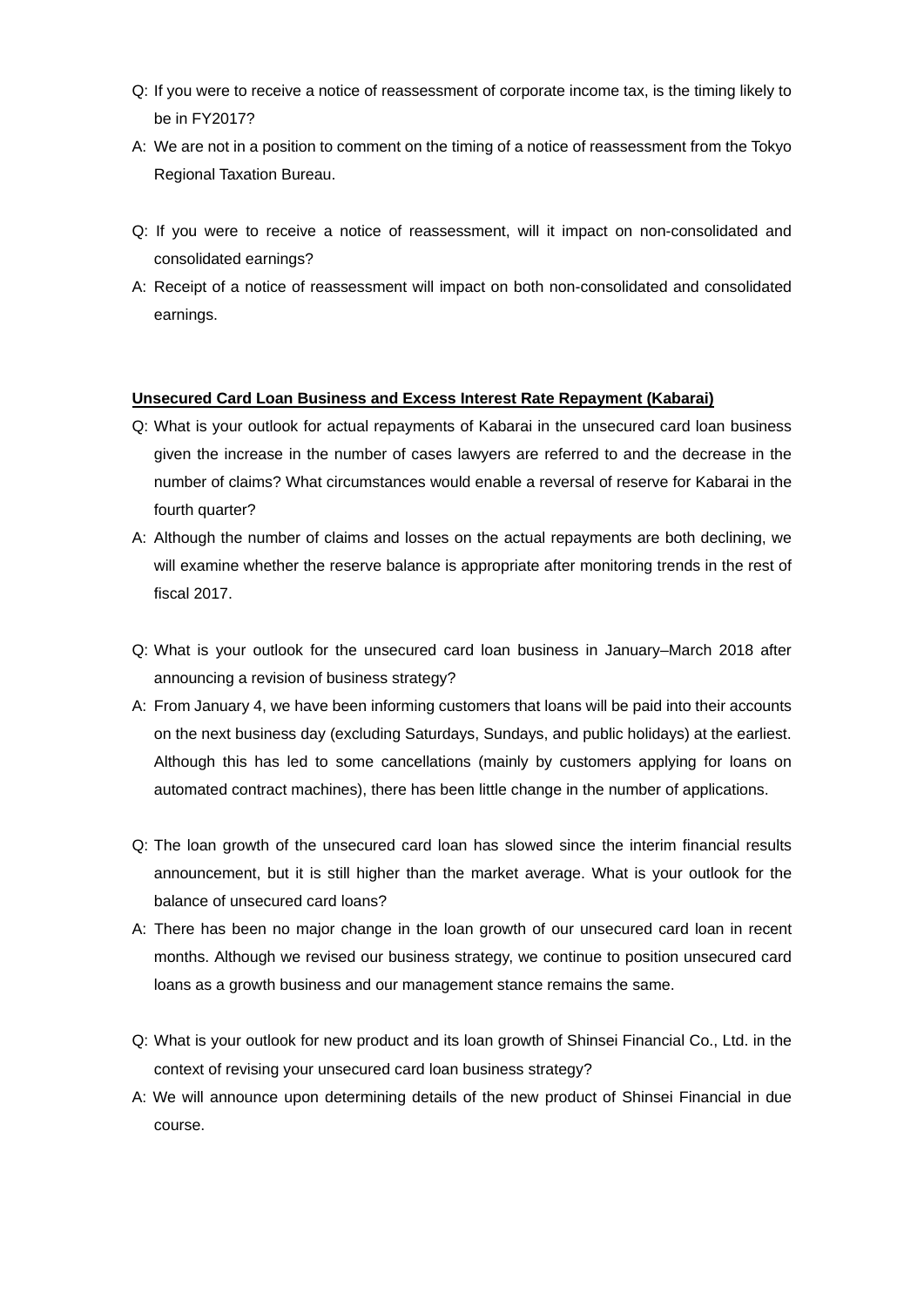### **Net Credit Costs**

- Q: Net credit costs at APLUS Financial Co., Ltd., Showa Leasing Co., Ltd., and for unsecured card loan business appears to be exceeding your forecast. What is your full-year outlook?
- A: You are correct that net credit costs went up as a result of provisioning for specific reserve in the Institutional Business and increase in the unsecured card loan balance, etc. However, we have not revised our full-year forecast at this point because net credit costs may fluctuate in the fourth quarter.
- Q: Showa Leasing Co., Ltd. recorded net credit costs mainly reflecting to provisioning for specific reserves. What is the Shinsei Bank Group's definition of a large borrower and what is the weighting of this category in the Structured Finance business?
- A: We monitor the weighting of large borrowers from a risk management perspective. In Structured Finance, transaction size is generally in the range between 5 billion yen and 10 billion yen. If the transaction size is large relative to our capital adequacy, we form a syndicate to provide the finance.

#### **Other**

- Q: Income tax expenses (total of current income taxes and deferred income taxes) appear to be higher than expected. Have you made any changes to your full-year forecast?
- A: Reversal of deferred tax assets has been greater than the initial forecast, because we completed the disposal of large nonperforming loans in FY2017. We think income tax related expenses may be slightly higher than our forecast.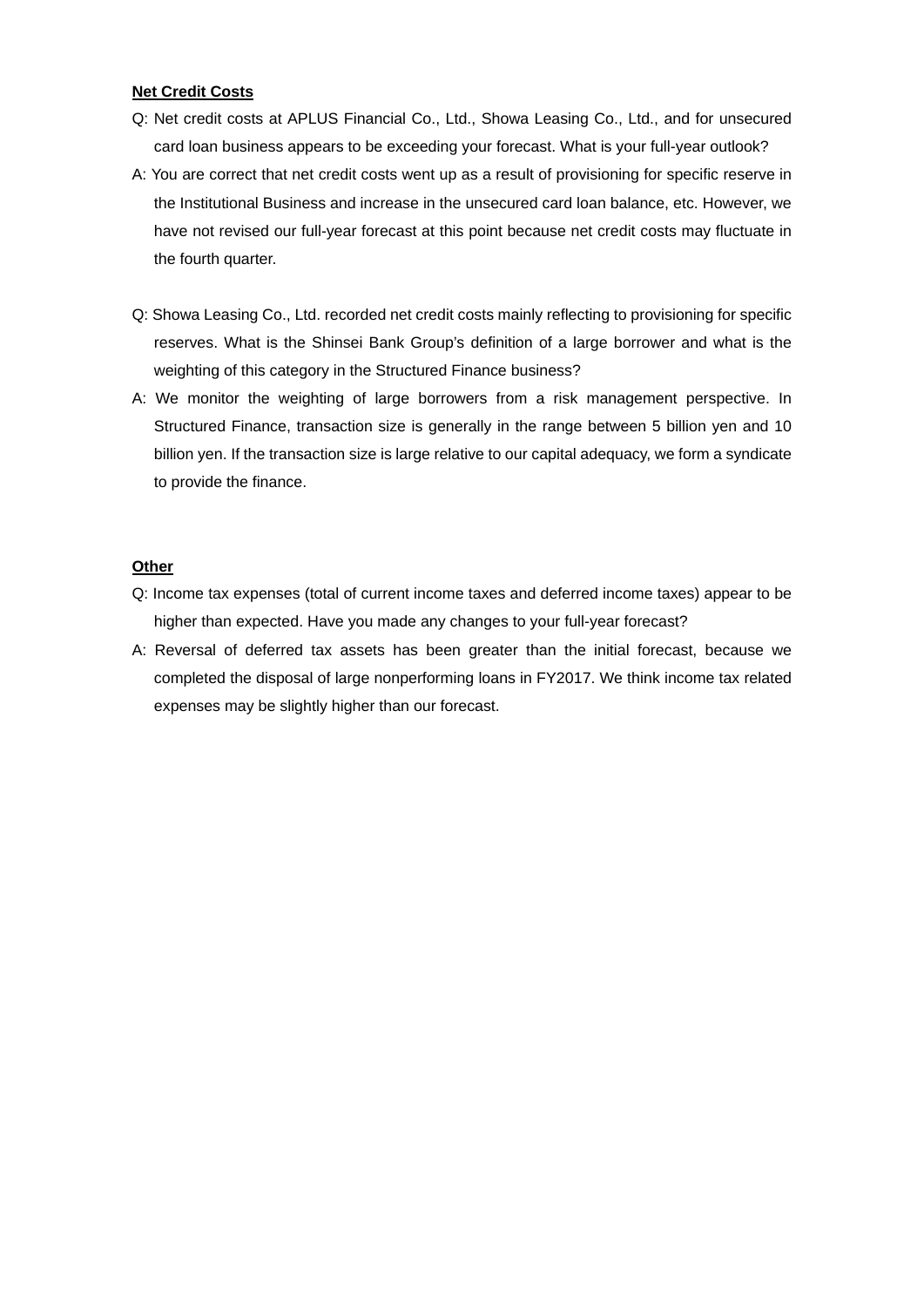# **3QFY2017 Financial Results Investors' Conference Call (Held Jan. 31st, 2018) Q&A English Transcript**

Time: January 31, 2018. 22:00(TKY time)

Speaker: Sanjeev Gupta (Senior Managing Executive Officer)

## **Shareholder Return**

- Q: Will shareholder return be annual thing going forward, targeting 25% or higher payout ratio?
- A: Our management has strong intention to maintain or improve total payout ratio.
- Q: Was the tax issue holding back buyback program? Was the tax issue is the reason for the last 12 months you could not announce buyback?
- A: This tax issue was the technical reason we stated earlier because of which we could not announce share buy-back. The tax audit is being conducted since August 2016.
- Q: You are now more comfortable about this tax issue in terms of favorable resolution, and that was why you announced share buy-back now?
- A: We have not received an official notice from the Tokyo Regional Taxation Bureau despite having exhaustive discussion for this tax issue with them. We believe that we have appropriately filed and paid corporate income tax so far. We are keen to maintain or improve shareholder return. We disclosed this technical tax issue and announced share buy-back. This tax issue was the reason that we could not

do share buy-back.

# **Voluntary Disclosure about Possible Reassessment of Corporate Income Tax (Timely Disclosure)**

- Q: Could you explain detail of potential risk of receiving a notice of reassessment of corporate income tax from the Tokyo Regional Taxation Bureau? What kind of transaction caused this tax issue?
- A: We are not in a position to explain detail of this issue because we have not received an official notice from the Tokyo Regional Taxation Bureau. From fair disclosure viewpoint, we disclosed this issue to the market at this point of time. Our best estimate of the maximum exposure at this time is JPY 16 billion based on discussions with the Tokyo Regional Taxation Bureau.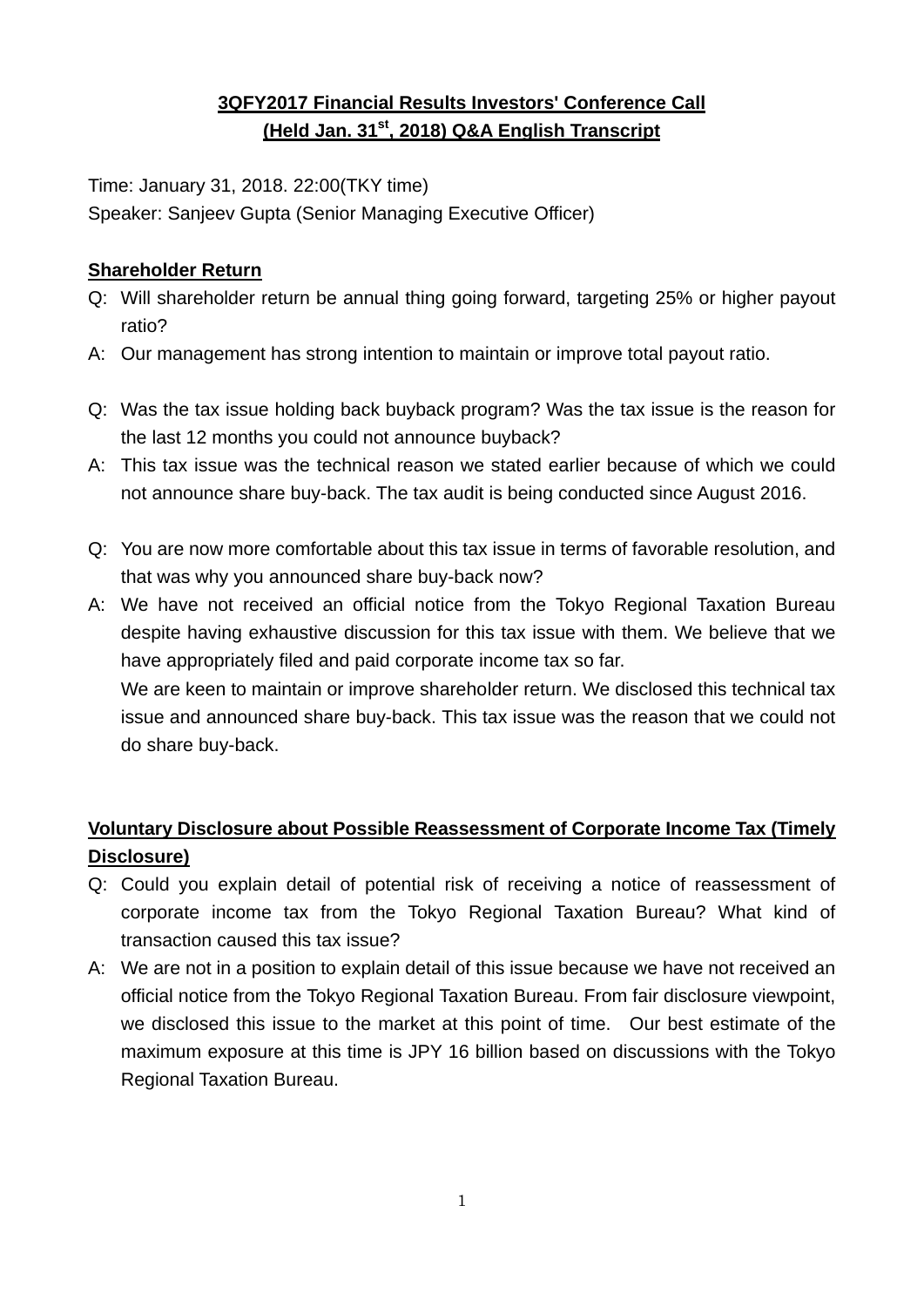### **Unsecured Card Loan Business and Excess Interest Repayment (Kabarai)**

- Q: In terms of Kabarai, repayment is down and reserve looks high. Are you going to reassess the Kabarai reserve in the fourth quarter to reverse the reserve?
- A: We will reassess and refresh the Kabarai model in March 2018. If the trend continues and the new calculation depicts that we do not need the reserve in Shinsei Financial as much as we have now, it will potentially result in reversal of the reserve in Shinsei Financial. However, we will also refresh the model of APLUS FINANCIAL and Shinsei Personal Loan. We have to look at Kabarai reserves for all individual entities.
- Q: Does APLUS FINANCIAL have only one year Kabarai reserve?
- A: APLUS FINANCIAL has 1.3 year-worth of reserve at the third quarter in this fiscal year. APLUS FINANCIAL is in a different industry from Shinsei Financial thus methodology of reserve calculation is different. The number of Kabarai disclosure claims and the repayments amount are coming down in APLUS FINANCIAL too. We have to assess the Kabarai reserve whether the reserve amount is at an appropriate level or we need to have additional reserve in next March.
- Q: In terms of Kabarai, you saw an encouraging trend of the number of Kabarai disclosure claims and repayment amount trend up to December. Do you see any trend change after December?
- A: The trend seems favorable for us even though some specific law firms are active. So the trend will be in the right direction but we keep watching the trend closely going forward. At this time we do not see any sign which leads us to believe the trend is changing.
- Q: Japanese Financial Services Agency published the survey of bank card loan business on January 26<sup>th</sup> 2018. What is your view of unsecured loan business market growth rate? Do you think 5-6% growth rate or expect that growth rate going lower?
- A: The graph on our presentation slide 21 shows that the market only grew by JPY 200 billion in the last six months while it grew by JPY 500 billion during fiscal year 2016. Our understanding is that banks card loan businesses needed to be self-controlled and banks stopped aggressive advertisement after Japanese Bankers Association announced "Agreement of unsecured personal loans by Banks" on March 16<sup>th</sup> 2017. We see that the bank card loan lending is slowing down while money lenders (ACOM, SMBC Consumer Finance, AIFUL) unsecured lending business are still robust.